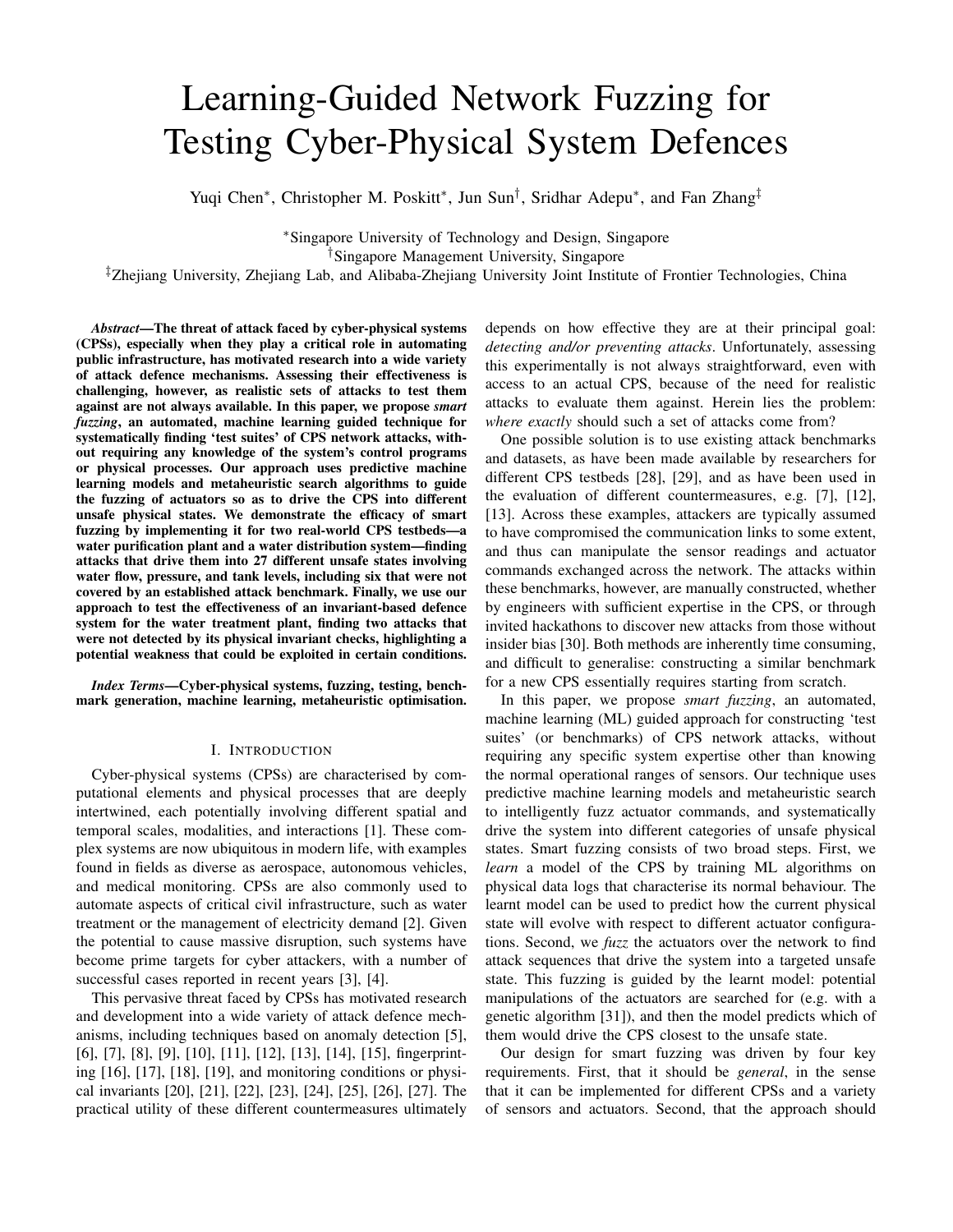be *comprehensive*, in that the suites of attacks it constructs should systematically cover different categories of sensed physical properties, rather than just a select few. Third, that it should be *efficient*, with each attack achieving its goal quickly, posing additional challenge for countermeasures. Finally, that it should be *practically useful*, in that it is straightforward to implement for real CPSs without any formal specification or specific technical expertise, and that the 'test suites' of attacks are of comparable quality to expert-crafted benchmarks, thus a reasonable basis for assessing attack defence mechanisms.

To evaluate our approach against these requirements, we implemented it for two CPS testbeds. First, the Secure Water Treatment (SWaT) testbed [32], a fully operational water treatment plant consisting of 42 sensors and actuators, able to produce five gallons of drinking water per minute. Second, the Water Distribution (WADI) testbed [33], a scaled-down version of a typical water distribution network for a city, built for investigating attacks on consumer water supplies with respect to patterns of peak and off-peak demand. The designs of these testbeds were based on real-world industrial purification plants and distribution networks, and thus reflect many of their complexities. We found that smart fuzzing could automatically identify suites of attacks that drove these CPSs into 27 different unsafe states involving water flow, pressure, tank levels, and consumer supply. Furthermore, it covered six unsafe states beyond those in an established expert-crafted benchmark [29]. Finally, we evaluated the utility of smart fuzzing for testing attack defence mechanisms by launching it with SWaT's invariant-based monitoring system enabled [24], [34]. Our approach was able to identify two attacks that evaded detection by its physical invariant checks, highlighting a potential weakness that could be exploited by attackers with the capabilities to bypass its other conditions.

Summary of Contributions. We propose smart fuzzing, which to the best of our knowledge, is the first general blackbox technique for automatically constructing test suites (or benchmarks) of network attacks for different CPSs. While fuzzing itself is not a new idea, our work differs in its focus on CPS actuators, and the use of ML models to guide the process and find attacks covering multiple different goals. We implemented smart fuzzing for two real-world CPS testbeds, identifying attacks that drive them into 27 different unsafe states, including six that were not present in an expert-crafted benchmark. Using the approach, we discovered two potential exploits in an established invariant-based monitoring system, suggesting the potential utility of smart fuzzing for testing CPS attack defence mechanisms.

For researchers, our work provides a general way of constructing attack benchmarks for CPSs, which in turn could be used in the experimental evaluation of novel attack defence mechanisms. For plant engineers, it provides a practical means of assessing a system's robustness against a variety of network attacks spanning several different goals. For the ML and search communities, it demonstrates that existing techniques can be used together to overcome the complexities of real CPSs.

## II. BACKGROUND AND MOTIVATIONAL EXAMPLE

Here, we clarify our assumptions of CPSs and fuzzing, before introducing our real-world CPS case studies, SWaT and WADI. We discuss an example of smart fuzzing on SWaT.

CPSs and Fuzzing. We define CPSs as systems in which algorithmic control and physical processes are tightly integrated. Concretely, we assume that they consist of computational elements (the 'cyber' part) such as programmable logic controllers (PLCs), distributed over a network, and interacting with their processes via sensors and actuators (the 'physical' part). The operation of a CPS is controlled by its PLCs, which receive readings from sensors that observe the physical state, and then compute appropriate commands to send along the network to the relevant actuators. We assume that the sensors read continuous data (e.g. temperature, pressure, flow) and that the states of the actuators are discrete.

These characteristics together make CPSs very difficult to reason about: while individual control components (e.g. PLC programs) may be simple in isolation, reasoning about the behaviour of the whole system can only be done with consideration of how its physical processes evolve and interact. This often requires considerable domain-specific expertise beyond the knowledge of a typical computer scientist, which is one of our principal motivations for achieving full automation.

Fuzzing, which plays a key role in our solution, is in general an automated testing technique that attempts to identify potential crashes or assertion violations by generating diverse and unexpected inputs for a given system [35]. Many of the most well-known tools perform fuzzing on programs, e.g. [36], [37], but in the context of CPSs, we consider fuzzing at the *network* level. In particular, we consider the fuzzing of their actuators with commands that did not originate from the PLCs (and in fact override any valid commands that they are trying to send). Furthermore, the goal of our fuzzing differs in that we are trying to drive physical sensors out of their safe ranges, using an underlying method that is ML-guided.

SWaT and WADI Testbeds. Two CPSs that satisfy the aforementioned assumptions, and thus will form the case studies of this paper, are Secure Water Treatment (SWaT) [32] and Water Distribution (WADI) [33], testbeds built for cybersecurity research. SWaT (Figure 1) is a fully operational water treatment plant with the capability of producing five gallons of safe drinking water per minute, whereas WADI is a water distribution network that supplies consumers with 10 gallons of drinking water per minute. The testbeds are scaled-down versions of actual water treatment and distribution plants in a city, and exhibit many of their complexities.

SWaT treats water across six distinct but co-operating stages, involving a variety of complex chemical processes, such as de-chlorination, reverse osmosis, and ultrafiltration. Each stage is controlled by a dedicated Allen-Bradley ControlLogix PLC, which communicates with the sensors and actuators relevant to that stage over a ring network, and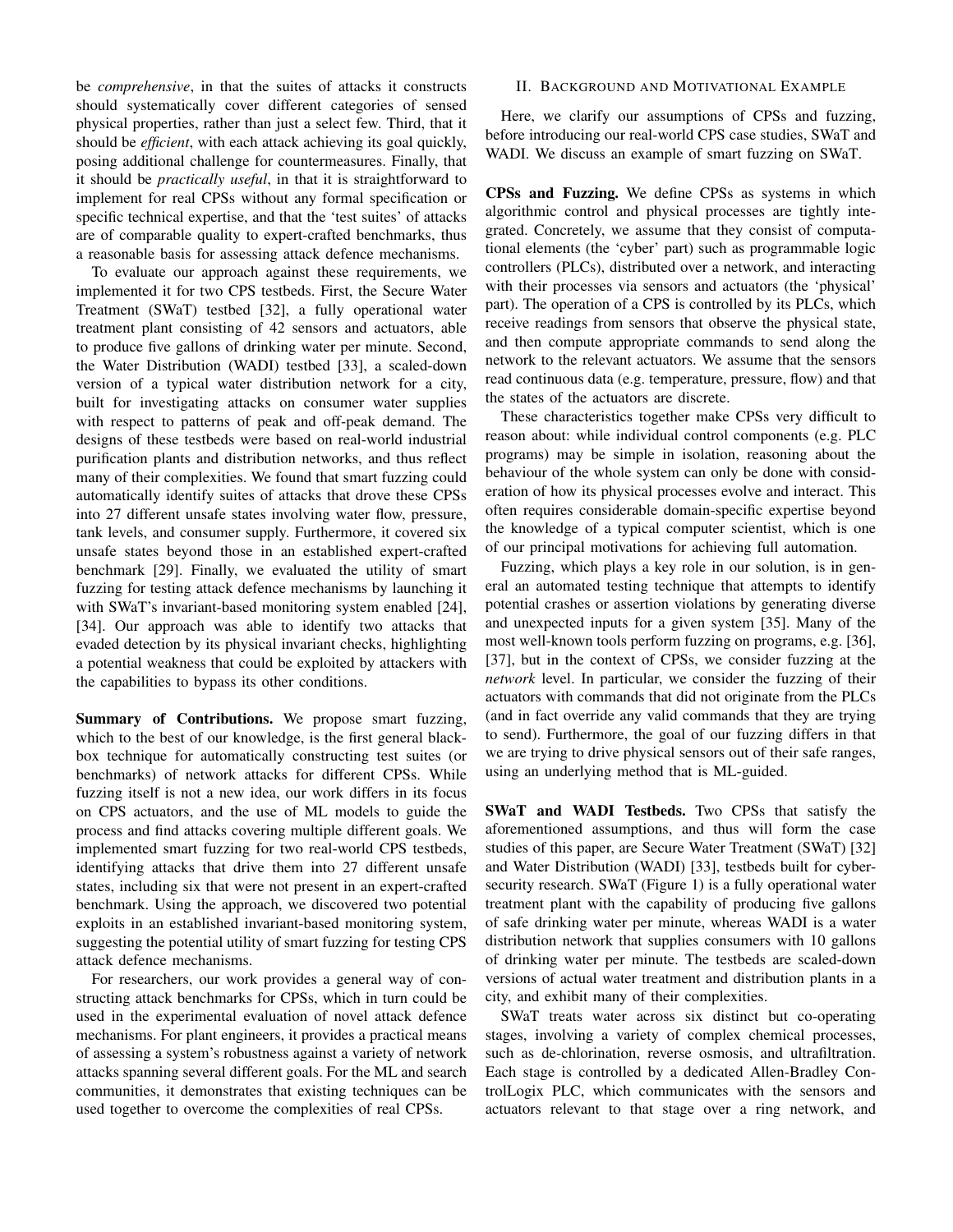

Fig. 1. The Secure Water Treatment (SWaT) testbed

with other PLCs over a star network, using an EtherNet/IP protocol specific to the manufacturer. Each PLC cycles through its program, computing the appropriate commands to send to actuators based on the latest sensor readings received as input. The system consists of 42 sensors and actuators in total, with sensors monitoring physical properties such as tank levels, flow, pressure, and pH values, and actuators including motorised valves (for opening an inflow pipe) and pumps (for emptying a tank). A historian regularly records the sensor readings and actuator commands during SWaT's operation, facilitating data logs for offline analyses and machine learning. SCADA software and tools developed by Rockwell Automation are available to support analysis and experimentation.

WADI consists of three distinct processes each controlled by a National Instruments PLC. The first stage consists of two 2500 litre water tanks, which receive water from external sources. Water from these tanks feed through to two elevated reservoirs in the second stage, which then supply six consumer tanks based on a pre-set pattern of demand (e.g. peak and offpeak usage). After meeting each consumer's demand, water is drained to the return water tank in the third stage. This water can then be pumped back to stage one for re-use.

The sensors in both testbeds are associated with manufacturer-defined ranges of *safe* values, which in normal operation, they are expected to remain within. If a sensor reports a (true) reading outside of this range, we say the physical state of the CPS has become *unsafe*. If a level indicator transmitter, for example, reports that the tank in stage one has become more than a certain percentage full (or empty), then the physical state has become unsafe due to the risk of an overflow (resp. underflow). Unsafe pressure states indicate the risk of a pipe bursting, and unsafe levels of water flow indicate the risk of possible cascading effects in other parts of the system. In WADI, unsafe flow levels may also indicate that a particular consumer's water supply has been compromised.

A number of countermeasures have been developed to prevent SWaT or WADI from entering unsafe states. Ghaeini and Tippenhauer [38], for example, monitor the network traffic with a hierarchical intrusion detection system, and Ahmed et al. [16], [17] detect attacks by fingerprinting sensor and



Fig. 2. Some interconnected components of SWaT's first three stages

process noise. Other approaches learn models from physical data logs, and use them to evaluate whether or not the current state represents normal behaviour or not: most (e.g. [7], [12], [39]) use unsupervised learning to construct these models, although Chen et al. [23], [25] use supervised learning by automatically seeding faults in the control programs (of a high-fidelity simulator). Adepu and Mathur [21], [22], [24] systematically and manually derive a comprehensive set of physics-based invariants and other conditions that relate the states of actuators and sensors, with any violations of them during operation reported. This attack defence mechanism has been successfully deployed in professional SWaT hackathons, detecting 14 out of the 16 physical process attacks devised by experienced practitioners from academia and industry [30]. Feng et al. [40] also generate invariants, but use an approach based on learning and data mining that can capture noise in sensor measurements more easily than manual approaches.

Smart Fuzzing Example. To illustrate how our approach works in practice, we informally describe how it is able to automatically find an attack for overflowing a tank in the first stage of SWaT. Figure 2 depicts the relationship between some interconnected components across the first three stages. It includes some sensors: Level Indicator Transmitters (LITs) for reporting the levels of different tanks; and Flow Indicator Transmitters (FITs) for reporting the flow of water in some pipes. It also includes some actuators: Motorised Valves (MVs), which if open, allow water to pass through; and a Pump (P101), which if on, pumps water out of the preceding tank. The physical flow of water throughout this subpart of the system is controlled by some inter-communicating PLCs. If the value of LIT301 becomes too low, for example, the PLC controlling valve MV201 will open it. Furthermore, the PLC controlling pump P101 will switch it on to pump additional water through, causing the value of LIT301 to rise.

Before launching our smart fuzzer, two choices must be made: first, what is the *attack goal* (characterised as a fitness function); and second, which search algorithm should be used to identify actuator configurations that achieve it? As our goal is to overflow the tank monitored by LIT101, we must define a fitness function on the sensor readings that is maximised as we get closer to overflowing the tank. A simple function achieving this takes as input a vector of predicted sensor states  $\langle \text{LIT101}, \text{LIT301}, \ldots, \text{FIT101}, \text{FIT201}, \ldots \rangle$  and returns simply the value of LIT101. As our search strategy, we choose to randomly search over the space of actuator configurations. At this point, the user has nothing more to set up.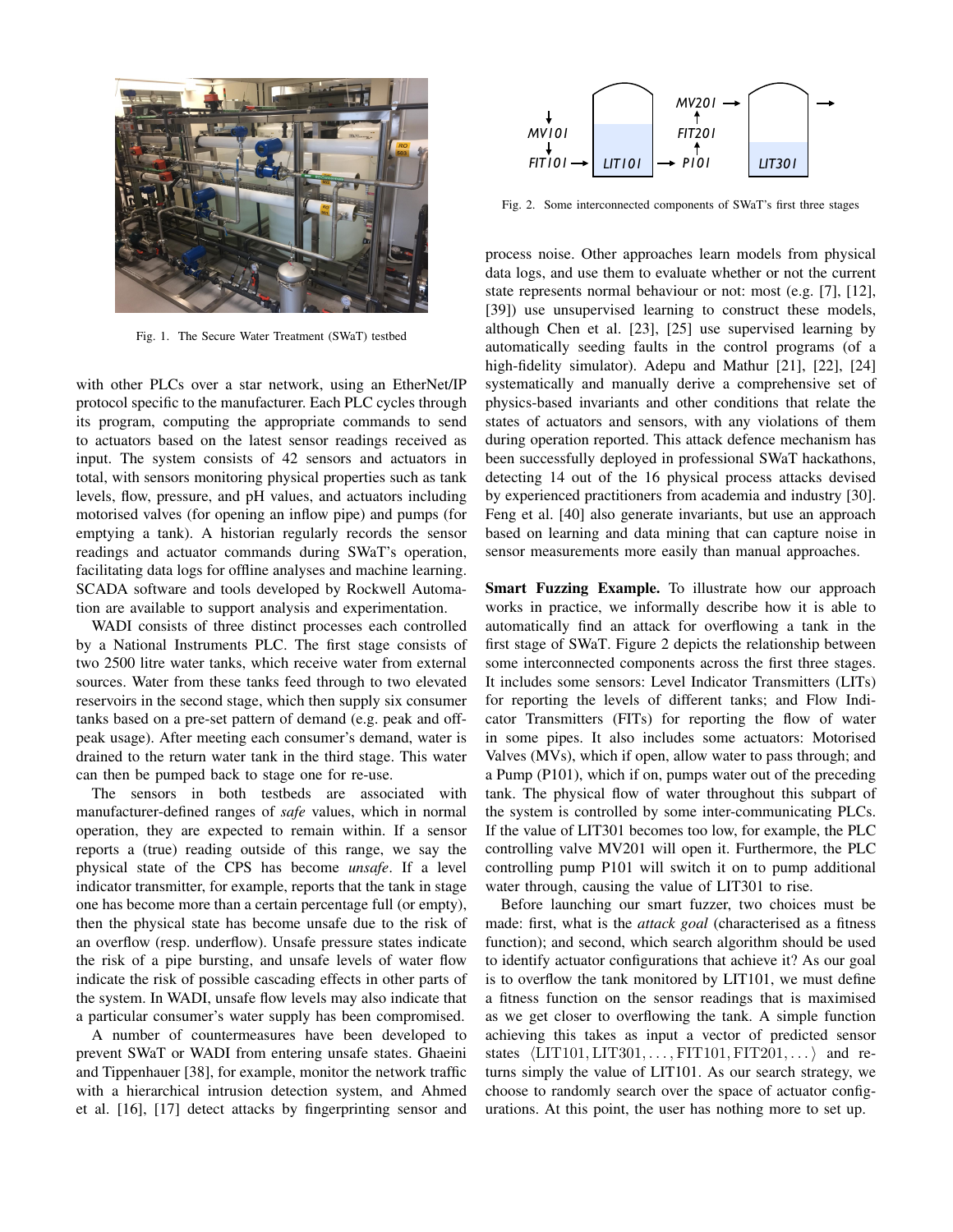

Fig. 3. Inputs/outputs of a learnt model



Fig. 4. Overview of our ML-guided actuator fuzzing (details of any particular search algorithm are omitted here)

Upon launching the fuzzer, several different configurations of the system's actuators are (randomly) generated. For each set of configurations, a model is used to *predict* the future sensor readings that they would lead to. Our fitness function is maximised by future states with the highest LIT101 readings, which in Figure 2, would result from a configuration where MV101 is open, P101 is off, P102 is off, and P601 is on (as water will be flowing into the tank, but the pumps will not be removing it). Note that P102 and P601 are not pictured: the former is a backup pump (redundancy for P101); the latter is a pump for driving in water from stage 6. With suitable actuator configurations identified, the relevant commands to apply them are spoofed over the network: OPEN MV101, OFF P101, OFF P102, and ON P601. Eventually, LIT101 will enter its upper unsafe range (risk of overflow), i.e. the attack goal.

#### III. HOW SMART FUZZING WORKS

Our approach for automatically finding network attacks on CPSs consists of two broad steps in turn: *learning* and *fuzzing*. In the first step, we learn a model of the CPS that can predict the effects of actuator configurations on the physical state, as summarised in Figure 3. The model takes as input the current readings of all sensors and a proposed configuration of the actuators, returning as output a prediction of the sensor readings that would result from adopting that configuration for a fixed time interval. The idea is that this model can later be used to analyse different potential actuator configurations, and help inform which of them is likely to drive the system closer to a targeted unsafe state. To learn this model, we extract a time series of sensor and actuator data from the system logs and train a suitable machine learning algorithm.

The second step of our approach searches for commands to fuzz the actuators with that will drive the CPS into an unsafe physical state. The sub-steps of this part are summarised in Figure 4. To find the right commands, our approach applies a search algorithm over the space of actuator configurations, returning the configuration that is predicted by the model (of the first step) to drive the CPS the closest to an unsafe state. We explore different search algorithms for this task, including random, but also metaheuristic (e.g. genetic algorithms) given that the state space of actuators can grow quite large (e.g.  $2^{26}$ possible configurations in SWaT). We use *fitness functions* to evaluate predicted sensor states with respect to the attack goal.

Assumptions. Given that smart fuzzing, ultimately, is intended to generate attacks for evaluating CPS defence solutions, it is important to detail our assumptions about systems and attackers, thus characterising the kinds of attacks that will be found (and just as importantly, those that will not be).

In the learning phase of our approach, we assume the total integrity of the data that the machine learning models are trained on (i.e. an attacker has not manipulated the learning of the model). In the fuzzing phase, we search for network attacks that could be executed by attackers that are able to compromise the communication links between PLCs and actuators. In particular, we assume that attackers can monitor all genuine sensor readings and actuator commands, and can also inject arbitrary actuator commands at will, controlling their operation independently of any PLC. Furthermore, we assume that genuine commands originating from PLCs can be intercepted and blocked from ever reaching the actuators. Note that while in general we assume a rather powerful attacker, it is possible to use our technique with *more restricted capabilities* too (e.g. particular actuators or stages only), in order to test defence mechanisms in a more realistic context (see e.g. Section IV-B, RQ5). Attacks of this kind have been reported in practice, e.g. the discovery that infiltrators had "manipulated the valves controlling the flow of chemicals" in an industrial water treatment plant [3]. Furthermore, our focus on compromised actuators can lead to classes of attacks difficult for control theoretic defences to detect, e.g. [26].

While our approach searches for attacks based on manipulating actuators, it is possible to implement identified attacks in more indirect ways too. For example, instead of spoofing actuator commands over the network, one could spoof a sensor reading so that the system will issue the desired command to the actuator itself. One could also modify some PLC code to cause it to issue the same commands [41], [42], [43] (thus testing any code attestation mechanisms), or could have a user physically interfering with the plant equipment (i.e. testing for insider threats).

#### *A. Step One: Learning a Prediction Model*

Data Collection. Our method requires a dataset from which the relationship between actuators and the evolution of the physical state can be learnt. A suitable raw format for such data is a *time series* of sensor readings and actuator configurations, recorded at regular intervals during the regular operation of the CPS. The required size of the time series depends upon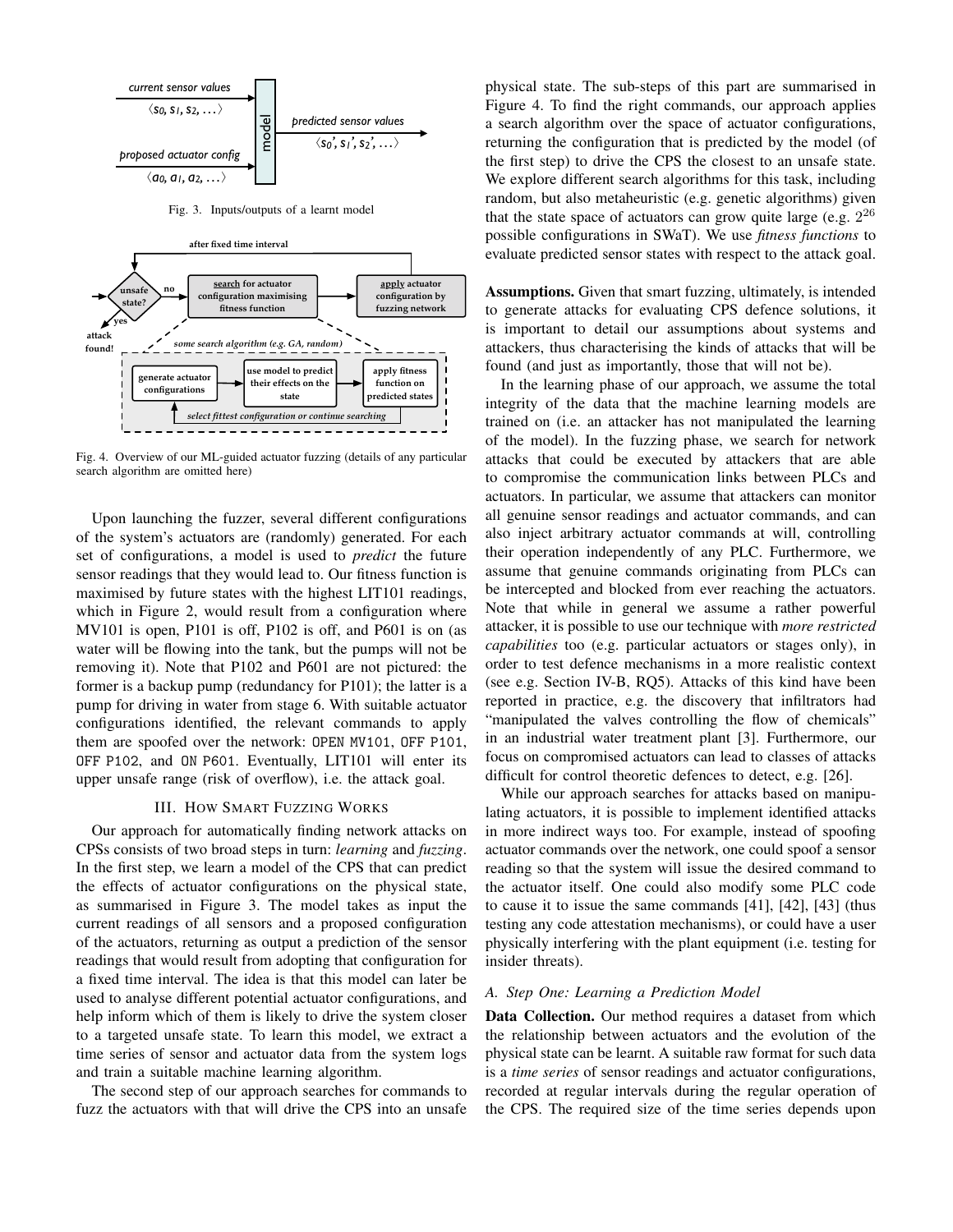how many 'modes' of behaviour the system exhibits, and how quickly the effects of actuator commands are propagated through the physical state. In general, logs from several days of operation may be sufficient to span enough of the system's normal operational behaviour.

Since our method is aimed at engineers or researchers who are seeking to assess the defences of a CPS (i.e. not an external attacker), we assume that such data is readily available, e.g. from the system's historian. But in principle, it could also be collected by monitoring the network traffic. The data could also be augmented by injecting manipulations at this stage, so their effects can be incorporated into the learning. We choose not to do this, however, so as to avoid biasing our approach towards pre-determined attacks.

For SWaT and WADI, time series datasets are already available online [29], and were obtained by running the testbeds non-stop for seven (resp. 14) days without any interruption from attacks or faults. The datasets include the states of all sensors and actuators as recorded by the historians every 1s.

Training a Model. Our method requires a model with the input/output relation of Figure 3. As long as the predictions have a high degree of accuracy, however, the particular choice of algorithm for learning that model is immaterial. In this paper, we consider two different ML algorithms that are popular and well-suited for the particular form of training data—a time series of actuator states and (continuous) sensor values. First, we consider a Long Short-Term Memory (LSTM) network [44], a deep learning model with an architecture that supports the learning of longer-term dependencies in the data. Second, we consider a Support Vector Regression (SVR) model [45], an extension of support vector machines for handling continuous values (instead of classification).

To apply these ML algorithms to a dataset, the sensor and actuator values must be extracted from the raw logs into a fixed vector format. As we want to learn the relation between actuator states and the evolution of sensor values, a possible form of the vector is  $\langle \langle s_0, s_1, s_2, \dots, a_0, a_1, a_2, \dots \rangle, \langle s'_0, s'_1, s'_2, \dots \rangle$ , where the  $s_i$ s and  $a_i$ s are the readings/states of sensors and actuators at time point  $t$ , and the  $s_i$ 's are the readings of the same sensors but at time point  $t + i$  for some fixed time interval *i*. Depending on the particular algorithm, the sensor values may also need to be normalised. After extracting as many vectors as possible from the raw data, as is typical in learning, the algorithm should only be trained on a fixed portion of them (e.g. 80%), leaving the remainder as test data for assessing the accuracy of the learnt model's predictions.

For SWaT and WADI, we trained two sets of LSTM and SVR models using standard Python library implementations: the Keras neural networks API [46] and scikit-learn [47] respectively. We extracted vectors for training from days 2– 5 of the SWaT dataset and from days 5–10 of WADI's, with vectors from the remaining days reserved for testing the learnt models. Our two LSTM models used a traditional architecture consisting of an LSTM layer followed by a dense, fullyconnected layer, and took approximately two days of training on a GTX 1070 Ti GPU for each testbed. The accuracy of both models was measured as 97% (with a tolerance between the actual and predicted values of  $5\%$ ). Our two SVR models took approximately half a day each to train, and upon testing, their accuracy was measured as 94% for SWaT and 97% for WADI (again, with a tolerance of  $5\%$ ).

We remark that in our SWaT/WADI implementations, in addition to learning models able to predict *all* the sensor values  $\langle s'_0, s'_1, s'_2, \dots \rangle$ , we also learnt a series of simpler models that predict *only*  $\langle s'_0 \rangle$ , or  $\langle s'_1 \rangle$ , or  $\langle s'_2 \rangle$ , or .... These models are useful in later experiments (Section IV) when the fuzzer is attempting to drive one sensor in particular to an unsafe state, since they can provide the necessary predictions more efficiently, and are also faster to learn (5-10 minutes on an offthe-shelf laptop). Furthermore, for SVR, it allowed us to vary the time interval in predictions for different sensors. While most were set at 1s (as for LSTM), we found that we needed a larger interval of 100s in SVR for the water tank level sensors, due to the fact that tank levels change more slowly. (This is only an issue for SVR, since the architecture of LSTM is specially designed to handle long lags between events.)

### *B. Step Two: Fuzzing to Find Attacks*

Fitness Functions. Our approach uses *fitness functions* to quantify how close some (predicted) sensor readings are to an unsafe state we wish to reach. Intuitively, a fitness function takes a vector of sensor values as input, and returns a number that is larger the 'closer' the input is to an unsafe state. The goal of a search algorithm is then to find actuator configurations that are predicted (by the LSTM/SVR models) to bring about sensor states that *maximise* the fitness function.

Fitness functions are manually defined for the CPS under consideration, and should characterise *precisely* what an unsafe state is. There is a great deal of flexibility in how they are defined: it is possible to define them in terms of the unsafe ranges of individual sensors, of groups of related sensors, or of different combinations therein. In this paper, we perform smart fuzzing using fitness functions for the individual sensors in turn, to ensure a suitable variety of attacks, and to avoid the problem of a single sensor always dominating (e.g. because it is easier to attack).

Defining a fitness function for a single sensor  $s$  is straightforward. If its unsafe range consists of all the values above a certain threshold, then a suitable fitness function would be the sensor reading s itself, since maximising it brings it closer to (or beyond) that threshold. If its unsafe range consists of values below a certain threshold, then a suitable fitness function would be the *negation* of the sensor reading, −s.

A general fitness function can be defined for any group of the system's sensors. Let  $v<sub>s</sub>$  denote the current value of sensor s,  $L<sub>s</sub>$  denote its lower safety threshold,  $H<sub>s</sub>$  denote its upper safety threshold, and  $r_s = H_s - L_s$  denote its range of safe values. Let

$$
d_s = \begin{cases} \min\left( |v_s - L_s|, |v_s - H_s| \right) & L_s \le v_s \le H_s \\ 0 & \text{otherwise} \end{cases}
$$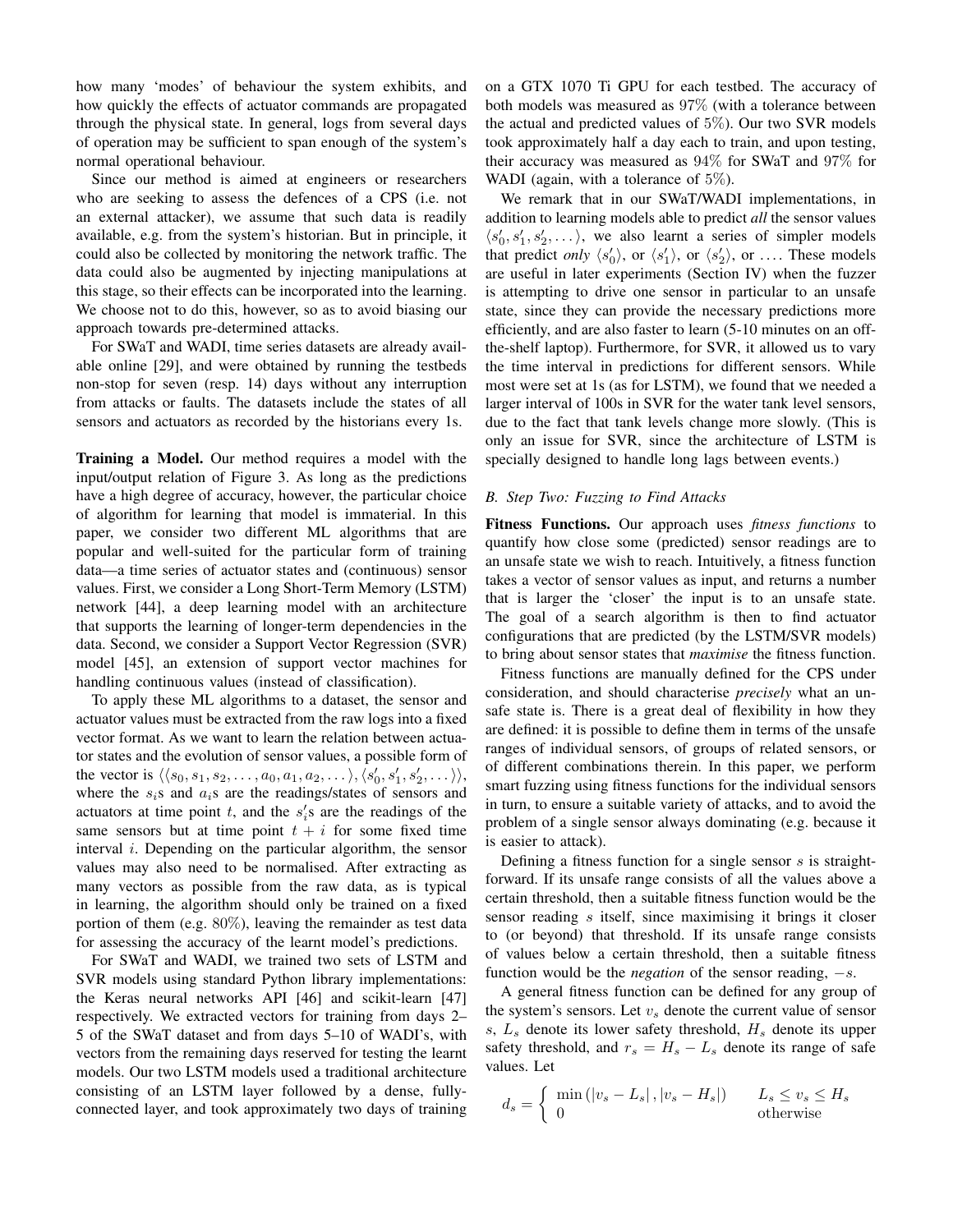## Algorithm 1: GA for Actuator Configurations

|                         | <b>Input:</b> Vector of sensor readings $S$ , prediction model $M$ , |
|-------------------------|----------------------------------------------------------------------|
|                         | fitness function f, population size n, no. of parents k,             |
|                         | mutation probability $p_m$                                           |
|                         | <b>Output:</b> Vector of actuator configurations                     |
|                         | 1 Randomly generate population $P$ of $n$ actuator configurations;   |
|                         | 2 Compute fitness of each candidate $c \in P$ with $f(M(S, c))$ ;    |
|                         | 3 repeat                                                             |
| $\overline{\mathbf{4}}$ | Select $k$ parents from $P$ using Roulette Wheel Selection;          |
| 5                       | Generate new candidates from parents using crossover;                |
| -6                      | Generate new candidates from parents using bit flip                  |
|                         | mutation with probability $p_m$ ;                                    |
|                         | Compute fitness of new candidates c with $f(M(S, c))$ ;              |
| 8                       | Replace $P$ with the $n$ fittest of the new and old candidates;      |

<sup>9</sup> until *timeout*;

|  |  |  |  |  |  | <b>10 return</b> candidate $c \in P$ that maximises $f(M(S, c))$ ; |  |  |  |  |  |  |
|--|--|--|--|--|--|--------------------------------------------------------------------|--|--|--|--|--|--|
|--|--|--|--|--|--|--------------------------------------------------------------------|--|--|--|--|--|--|

i.e. the absolute distance of the sensor reading from the nearest safety threshold. Then, the fitness function for a set  $S$  of the CPS's sensors is  $\sum_{s \in S} \frac{1}{d_s/r_s}$ . This function tends to infinity as individual sensor readings get closer to either their lower or upper safety thresholds. In other words, the fitness function returns an increasingly large number as the system moves in the direction of an unsafe state.

For SWaT and WADI, we defined fitness functions on a per-sensor basis, and treated the values above and below these thresholds as two *separate* cases. We did this for two reasons: first, to ensure that smart fuzzing can find attacks that violate each sensor in both ways (where applicable); and second, as it increases the diversity of attacks in cases where it is much easier to attack a sensor in one direction. We remark that a preliminary investigation found more general fitness functions (e.g. favouring *any* kind of attack) not to be useful for SWaT or WADI, as the attacks found by smart fuzzing were dominated by sensors that were easier to drive to unsafe ranges, such as the water flow indicators in the first stage.

Searching and Fuzzing. We consider two different algorithms for searching across the space of actuator configurations. First, we consider a simple random search, in which several configurations of actuators are randomly generated. The network is then fuzzed to apply the configuration that is predicted (by the LSTM/SVR model) to maximise the fitness function.

Second, we consider a genetic algorithm (GA) [31], a metaheuristic search inspired by the "survival of the fittest" principle from the theory of natural selection. The high-level steps of our particular GA for finding actuator configurations are summarised in Algorithm 1. First, a population of actuator configurations is randomly generated. We assume in this paper that the states of actuators are discrete, allowing us to encode each solution as a simple bit vector (e.g.  $0001100011001...$ ). Most actuators can only be in one of two states and thus need only one bit in the vector (i.e. 0 for off, 1 for on), though some actuators (e.g. modulating control valves) have more states and need additional bits in the encoding. Next, we calculate the fitness of each candidate in the population by: (1) applying the LSTM/SVR model; then (2) applying the fitness function to the resulting predicted state.

At this point we enter the main loop, in which the fittest candidates are selected for generating "offspring" from. We select the candidates using roulette wheel selection [31], which assigns to each candidate a probability of being selected based on its fitness. If  $f_i$  is the fitness of one of the n candidates, then its probability of being selected is  $f_i / \sum_{j=1}^n f_j$ . Next, we sample candidates based on the probabilities using the following implementation. First, a random number is generated between 0 and the sum of the candidates' fitness scores. Then, we iterate through the population, until the accumulated fitness score is larger than that number. At this point we stop, selecting the last candidate as a "parent". We repeat this until we have selected  $k$  parents (possibly including duplicates).

From the parents, we generate new candidates (offspring) by applying crossover and mutation. In the former, we randomly choose a point in the bit vectors of two parents, and swap the sub-vectors to the right of it. In the latter, we randomly flip a bit (from 0 to 1 or vice versa) with some fixed probability,  $p_m$ . The fitness of all the new candidates is calculated, then the n fittest candidates from the old and the new candidates are carried forward as the new population, with the other, less fit candidates all eliminated. This iteration continues until a fixed timeout is reached. The fittest actuator configuration is then returned, and the relevant commands to apply it are issued.

For SWaT, implementing the search algorithms was relatively straightforward, especially as its actuators consist only of binary states (on or off) and can be encoded directly as bit vectors. For WADI the same is true, except for its modulating control valve feeds: these are set to an integer between 0 and 100, so we encoded their states as 7 bit binary numbers. For both the random and GA searches, we set a timeout of 10s, after which the best actuator configuration found so far would be the one that is applied. While this 10s timeout is clearly longer than the 1s prediction time interval of our models (except for the 100s time interval for tank levels in SVR), the predictions are still meaningful because the physical states of the testbeds evolve so slowly in the meantime. For CPSs that change faster, a longer prediction time interval may need to be considered for the search to remain practically useful.

In our GA implementation, we set the population size as  $n = 100$ , number of parents as  $k = 100$ , and the mutation probability as 0.1. These parameters were chosen to ensure that the algorithm will converge before the 10s timeout. For WADI, any mutation that would change a modulating control valve's value to something outside of its range is rejected. Furthermore, we cap the maximum number of iterations at 100 (if reached before the timeout).

Once our random or GA search algorithm identifies the fittest actuator configuration, we use the Python package pycomm [48] to fuzz the actuators over the network. As long as the system continues to approach the targeted unsafe state, the actuator configuration is held; otherwise, the search is repeated to identify a more fruitful configuration.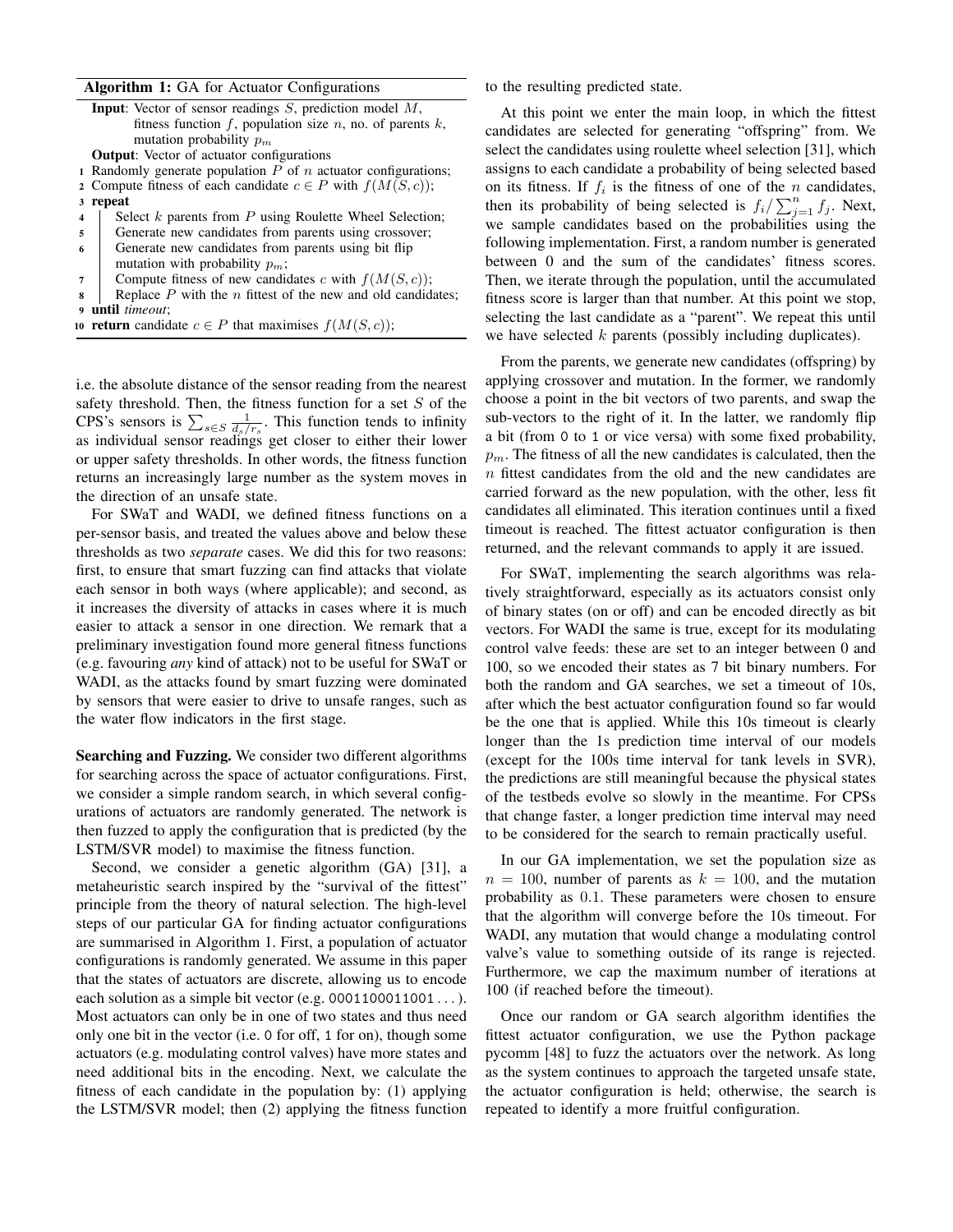## IV. EVALUATION

We evaluate the effectiveness of smart fuzzing on the SWaT and WADI testbeds (Section II).

## *A. Research Questions*

Our evaluation addresses five research questions based on our original design requirements for smart fuzzing (Section I):

- RQ1 (Efficiency): How quickly is smart fuzzing able to find a targeted attack?
- RQ2 (Comprehensiveness): How many unsafe states can the attacks of smart fuzzing cover?
- RQ3 (Setup): Which combinations of model and search algorithm are most effective?
- RQ4 (Comparisons): How do the attacks compare against those of other approaches or those in benchmarks?
- RQ5 (Utility): Are the discovered attacks useful for testing CPS attack detection mechanisms?

RQs 1–2 consider whether smart fuzzing achieves its principal goal of finding network attacks. We assess this from two different angles: first, in terms of how quickly it is able to drive the CPS into a particular unsafe state; and second, in terms of how many different unsafe states the attacks can cover. RQ 3 considers how different setups of smart fuzzing (i.e. different models or search algorithms) impact its ability to find attacks. RQ 4 compares the effectiveness of smart fuzzing against other approaches: first, the baseline of randomly mutating actuator states *without* reference to a model of the system; and second, an established, manually constructed benchmark of attacks [29]. Finally, RQ 5 investigates whether the attacks found by smart fuzzing are useful for testing existing cybersecurity defence mechanisms. We assess this final question using SWaT, as practical defence mechanisms are more established for this testbed; in particular, its "Water Defense" invariantbased detection solution [34], [24].

## *B. Experiments and Discussion*

We designed three experiments for the SWaT and WADI testbeds to evaluate our research questions. The programs we built to perform these experiments and all supplementary material are available online to download [49].

Experiment #1: RQs 1–3. In our first experiment, we systematically target the different possible unsafe sensor ranges in SWaT and WADI, using our tools in four different model/search setups: LSTM-GA, LSTM-Random, SVR-GA, and SVR-Random (see Section III). Our goal is to collate the data and obtain an overall picture of how the different ML-guided setups perform, how quickly targeted attacks are found, and how many different unsafe states are covered.

For each of the setups and fitness functions (usually two per sensor, targeting the lower and upper safety thresholds separately), we ran the experiment as follows. First, we "reset" the testbed by operating it normally until all sensors enter their safe ranges. Upon reaching this state, we launch the fuzzer with the given setup and fitness function, and let it run without interference for up to 20 minutes (long enough to ensure that

over/underflow attacks are able to complete). If the unsafe state targeted by the fitness function is reached within that time, we disable the fuzzer and record the time point at which the transition to unsafe state occurred. (If other sensors happen to enter their unsafe states along the way, we record this too, but do not disable the fuzzer for them.) Once the fuzzer is disabled, the testbed is allowed to reset and return to a safe state. We repeat these steps 10 times for *every* combination of fuzzer setup and fitness function, and record the median so as to remove biases resulting from differences in starting states.

For WADI, we note that we use slightly different fitness functions for the flow sensors  $2$  FQ 101,  $2$  FQ 201, ... 2 FQ 601 which monitor the supply of the testbed's consumer tanks. Here, the goal is not simply to disrupt the supply of a consumer (e.g. maximising  $-s$  for the targeted sensor s), but rather to do so without disrupting the supplies of any others. If targeting the first consumer tank, for example, this goal is expressed by the fitness function:  $\frac{1}{2 \text{ FQ}_1 01} * 2 \text{ FQ}_2 201 *$  $2\text{ FQ}_301\text{ * } \cdots \text{ * } 2\text{ FQ}_601$ , which is maximised when the supply of the first consumer tank is cut off, while remaining sensitive to any possible (unwanted) effects on the other tanks.

*Results.* The results of this experiment are given in the first four rows of Tables I and II. The rows denote the different smart fuzzing setups, whereas the columns denote the different possible unsafe states that were targeted for each sensor. These include: Flow Indicator Transmitters (FITs/FQs), which measure water flow in pipes and can become too High or Low; a Differential Pressure Sensor (DPIT), which can become too High or Low; and Level Indicator Transmitters (LITs/LTs), which measure the water levels of tanks, and can indicate a risk of Overflow or Underflow. We do not include the Analyser Indicator Transmitters (AITs), which measure properties such as pH, as the testbeds currently take raw water from the mains (i.e. already close to pH 7); as a result, the readings barely vary during the plant's operation. The numbers indicate the amount of time taken, in seconds, for a particular fuzzing setup to reach a targeted unsafe state; they are the medians obtained from 10 repetitions per combination of fuzzing setup and fitness function. Numbers indicated with an asterisk (∗) indicate that one or more repetitions that were unable to reach the unsafe state within 20 minutes. Furthermore,  $1200+$ indicates that despite approaching the given unsafe state, none of the repetitions were able to cross the threshold.

For most of the targeted unsafe states, the performance (RQ1, RQ3) of smart fuzzing across the four different setups is essentially the same. This suggests that for a system of the testbeds' complexity, having *some* reasonably accurate prediction model and a lightweight search algorithm (e.g. random) is sufficient to identify several attacks.

> *Attacks covering most of the individual sensors can be discovered using an ML model together with a simple search algorithm (e.g. random).*

There is one exception to report: the LSTM-GA and SVR-GA setups noticeably outperformed their Random variants at driving SWaT's water tank level sensor LIT301 into an unsafe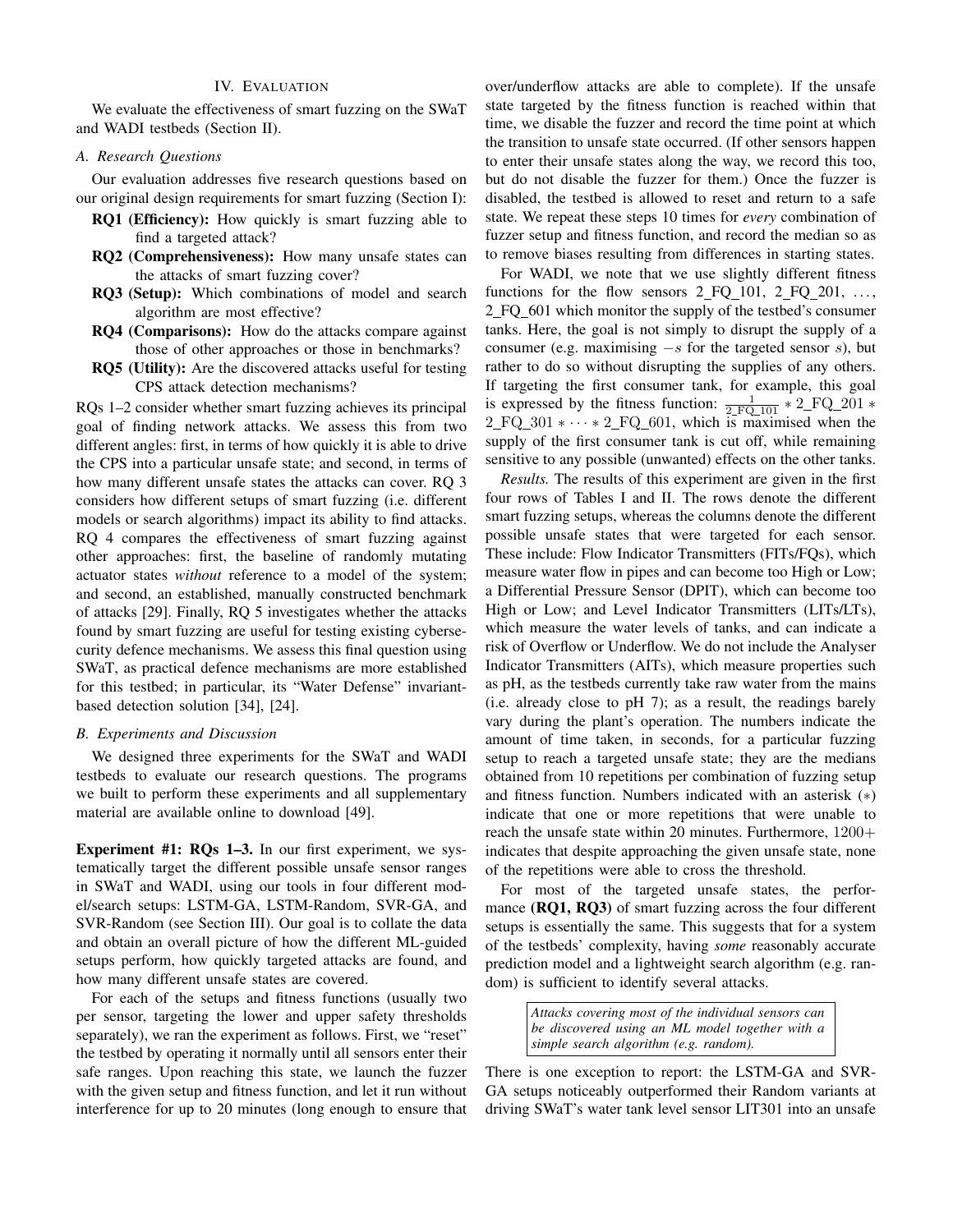TABLE I RESULTS: MEDIAN TIME TAKEN (S) TO DRIVE SWAT'S FLOW, DIFFERENTIAL PRESSURE, AND LEVEL INDICATOR TRANSMITTERS INTO UNSAFE STATES

|       |                   |         | Flow (High)   |        |            |               | Flow (Low)    |               |        | Pr. (L) |                | Tanks (Overflow) |            | Tanks (Underflow) |          |         |  |
|-------|-------------------|---------|---------------|--------|------------|---------------|---------------|---------------|--------|---------|----------------|------------------|------------|-------------------|----------|---------|--|
|       |                   | ≏<br>EH | <b>FIT201</b> | FIT601 | $\Xi$<br>Ë | <b>FIT201</b> | <b>FIT301</b> | <b>FIT401</b> | FIT501 | DPIT301 | $\overline{5}$ | 501<br>Ę<br>┙    | Л7401<br>⊣ | <b>IT101</b><br>⊣ | 501<br>Ę | LIT401  |  |
|       | LSTM-GA           | 14      | 17            | 20     | 14         |               |               | 16            | 5      | 12      | 333            | 496              | 729        | 511               | $1200+$  | $1200+$ |  |
| Based | LSTM-Random       | .5      | 18            | $21*$  | 14         | 8             | 19            | 14            | 5      | 14      | 339            | 618              | 697        | 526               | $1200+$  | $1200+$ |  |
|       | SVR-GA            | 13      | 10            | 16     | 13         |               | 16            | 16            | 5      | 11      | 385            | 439              | 696        | 569               | $1200+$  | $1200+$ |  |
| Ĕ     | SVR-Random        | 15      | 12            | 21     | 14         |               | 19            | 16            | 5      | 12      | 337            | 577              | 681        | 655               | $1200+$  | $1200+$ |  |
| Other | Random (No Model) | 15      | 20            | __     | 15         |               |               |               |        |         | 435            |                  |            |                   |          |         |  |
|       | Benchmark [29]    | 14      | 18            |        | 14         | 18            |               |               |        |         | $454*$         | $771*$           | $1200+$    |                   |          | $1200+$ |  |

TABLE II RESULTS: MEDIAN TIME TAKEN (S) TO DRIVE WADI INTO UNSAFE FLOW/LEVEL STATES, AND TO CUT THE SUPPLY OF SPECIFIC CONSUMERS

|       |                   | Fl. (H)<br>Flow (Low)         |                     |                              |                          |                    |                | Tanks (Overflow) |                               | Tanks (Underflow)   | Cut Supply of Specific Consumer |                                 |                                          |                            |                    |                                |                     |                    |
|-------|-------------------|-------------------------------|---------------------|------------------------------|--------------------------|--------------------|----------------|------------------|-------------------------------|---------------------|---------------------------------|---------------------------------|------------------------------------------|----------------------------|--------------------|--------------------------------|---------------------|--------------------|
|       |                   | $\overline{5}$<br>툐<br>$\sim$ | $\overline{5}$<br>E | $\bar{\rm s}$<br>Ë<br>$\sim$ | $\approx$<br>Ë<br>$\sim$ | 001<br>툐<br>$\sim$ | $\overline{5}$ | 8<br>$\sim$      | $\overline{0}$<br>н<br>$\sim$ | $\overline{0}$<br>⊢ | 002<br>Ë<br>$\sim$              | $\overline{0}$<br>Ë<br>$\infty$ | $\overline{101}$<br>q<br>$\mathbf{\sim}$ | $\overline{201}$<br>$\sim$ | 301<br>운<br>$\sim$ | $\overline{5}$<br>PO<br>$\sim$ | 501<br>5,<br>$\sim$ | 601<br>운<br>$\sim$ |
|       | LSTM-GA           | $\mathbf Q$                   |                     |                              | Q                        | 8                  | $1200+$        | 879              | $1200+$                       | 801                 | $1200+$                         | 7461                            | 15                                       | 15                         | 5                  |                                | 15                  | 15                 |
| Based | LSTM-Random       | 8                             |                     |                              | Q                        | 8                  | $1200+$        | 744              | $1200+$                       | 799                 | $1200+$                         | $746^{\dagger}$                 |                                          |                            |                    |                                |                     |                    |
|       | SVR-GA            | 8                             |                     |                              | Q                        | 9                  | $1200+$        | 841              | $1200+$                       | 731                 | $1200+$                         | 746                             | 15                                       | 15                         | .5                 | 16                             | 15                  | 16                 |
| ≣     | SVR-Random        | Q                             |                     |                              | 9                        | 9                  | $1200+$        | 904              | $1200+$                       | 767                 | $1200+$                         | $746^{\dagger}$                 |                                          |                            |                    |                                |                     |                    |
| Oth.  | Random (No Model) | 8                             |                     |                              |                          |                    |                |                  |                               |                     |                                 |                                 |                                          |                            |                    |                                |                     |                    |

state for overflow (Table I). In comparison to other sensors, there are fewer configurations of actuators that can drive LIT301 into its overflow range (since the sensor is relevant to four of the six stages); they are harder to find by "accident" (as in a random search), which we believe is why the fuzzing setups applying metaheuristic search were more performant.

The four fuzzing setups were able to cover the same number of unsafe states (RQ2, RQ3), but with one exception: when aiming to cut the supply of specific consumer tanks in WADI (Table II), we found that the ML+Random setups failed on all counts, whereas ML+GA could succeed across all sensors.

> *If attacks can only occur under strict conditions, then a more sophisticated search algorithm (e.g. GA) is necessary.*

WADI's tank level sensor  $3LT_001$  (†) is a special case in Table II: all four setups can generate the actuator commands necessary to cause an underflow. However, it takes too long to repeat the experiments, as once drained, it takes a *very* long time for the tank in this phase to return to its normal range. Our experiments were performed for SVR-GA only, but since the other setups all found the right actuator configuration immediately, we would expect to see similar results.

For some tank level sensors, smart fuzzing approached (but did not cross) the over/underflow thresholds. One reason might be that during the learning stage, not enough data was observed that was relevant to the evolution of those sensors, leading to a poorer prediction model. In future work, we will address this by either fuzzing the actuators during the learning stage (so that the model can train on some additional, abnormal

behaviours), or by using an online learning scheme in which the model is updated over time as more data is observed. Some sensed properties were not possible to attack at all and are excluded from the table, e.g. the pressure sensor PIT501 which was suffering a hardware fault at the time of experimentation.

Experiment #2: RQ 4. Our second experiment seeks to compare the results of our smart fuzzing setups against those of other approaches. As we are unaware of any existing tools we can make a direct comparison with, we instead make a comparison against two different baselines. First, we compare against an automatic approach in which all of the "smartness" is removed, and commands to the actuators are simply generated *and applied* randomly, without reference to any prediction model for the testbed (in contrast to LSTM-Random and SVR-Random). Second, and in contrast, we compare against the attacks of an established, expert-crafted benchmark [29] (for SWaT only), which were systematically derived from an attack model. For the different attacks derived from these two sources, this experiment is roughly similar to the first: launch them, and record which sensors are driven into unsafe ranges (and at which time points). The idea of the experiment is to establish where the effectiveness of smart fuzzing can be positioned between two extremes: a simplistic, uninformed search on the one hand; and an expert-crafted, comprehensive benchmark on the other.

We ran the experiment as follows. For the random baseline, we wrote a program to randomly generate 10 distinct sets of actuator configurations. For each set in turn, we begin by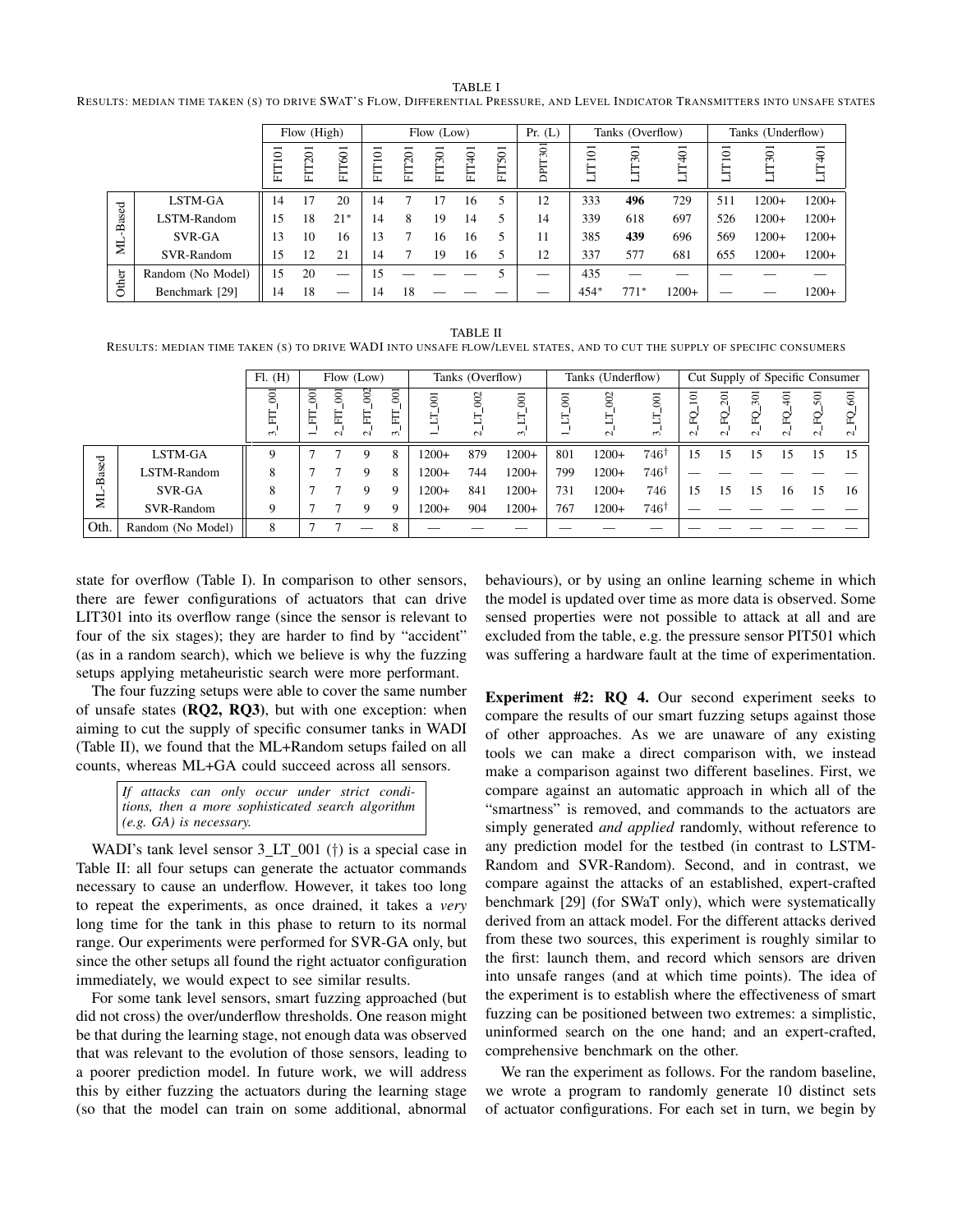'resetting' SWaT to a normal state, using the same procedure as the previous experiment. Once in such a state, we then fuzzed the network to override the actuator states with the given random configuration for 20 minutes. If during the run any sensor readings were driven into an unsafe range, we recorded the sensors (and ranges) in question, and the time points at which they *first* became unsafe. After the run, the system was allowed to reset, before repeating the process for the other randomly generated configurations.

For the benchmark [29], we manually extracted all attack sequences that were intended drive the system into unsafe physical states. For each of these six attacks in turn, we fuzzed the network manually to recreate the attack sequence, overriding the sensor and actuator states as prescribed by the benchmark. If during the run any (*actual*) sensor readings were driven into an unsafe range, we recorded the sensors and time points at which they *first* became unsafe. This was repeated 10 times for each attack sequence.

*Results.* The results of this experiment are given in the bottom rows of Tables I–II. The numbers indicate the time at which sensor entered an unsafe state for the first time. For "Random (No Model)", they are the medians across runs for 10 randomly generated actuator configurations; for "Benchmark", they are the medians across 10 repetitions for each of the six attacks that target some unsafe state. The dashes (—) indicate which sensors never reached an unsafe state.

In comparing these numbers with smart fuzzing (RQ4), it appears that our approach drives *more* of the sensors to unsafe states and does so *faster*. The comparison with Random (No Model) makes clear that most of the attacks are not possible to find by "accident", or just by simply fuzzing at random without any artificial or human intelligence. At the other end, the comparison with the SWaT benchmark illustrates that smart fuzzing was able to drive the system to six additional types of unsafe states that were not covered by the benchmark. Having said that, the benchmark does include several attacks of the kind we do not consider (e.g. manipulating a sensor or actuator, but without the goal of reaching an unsafe state); and while its comparable attacks were slower than those of smart fuzzing, efficiency was not necessarily a goal. The comparison does however suggest that our approach could complement the benchmark and improve its comprehensiveness.

> *Smart fuzzing complemented an established benchmark by covering six additional unsafe states.*

Experiment #3: RQ 5. Our final experiment explores, by means of a case study, whether smart fuzzing may have some utility for testing the attack defence mechanisms of CPSs. As these mechanisms are less established for WADI (e.g. forced logic between actuators, which our method could easily overcome), we considered SWaT's "Water Defense" (WD) solution [34], [24], which has demonstrated its efficacy many times in the past (e.g. detecting attacks at professional SWaT hackathons [30]). This attack detection mechanism is based on monitoring several different expected conditions and invariants of the system, and highlighting to the operator whenever one of them is violated. Broadly speaking, WD monitors two kinds of properties: (1) *state-dependent conditions*, and (2) *physical invariants*. State-dependent conditions define expected relationships between sensors and actuators, e.g. "if motorised valve MV101 is open, then the flow indicator FIT101 must be non-zero" [30]. Physical invariants are properties that are expected to *always* be true of a system behaving normally, i.e. they mathematically characterise the physical process.

In this case study, we aimed to systematically drive each sensor in SWaT towards an unsafe state *while avoiding detection* by the monitors of WD. For a more fine-grained assessment of the attack detection mechanism, we used it with (1) all checks enabled; (2) only state-dependent conditions enabled; and (3) only physical invariants enabled. Using our SVR-GA setup and each fitness function in turn, we ran our tools until either driving the targeted sensor to an unsafe state, or violating an invariant. This was repeated for all fitness functions and all three modes of the WD system. We remark that in this experiment, the search algorithms were constrained to manipulating *only* the actuators within stage(s) of SWaT relevant to the targeted sensor. This was to reduce the possibility of unnecessarily triggering alerts from stages that were not directly relevant to the target of the attack.

*Results.* We found that when enabling all checks in WD, or only the state-dependent conditions, smart fuzzing was unable to successfully attack SWaT without detection. This is unsurprising, as the attack detection mechanism is especially effective at detecting process attacks: at the recent SWaT hackathon, comprising teams from industry and academia, WD was able to detect all but one of the process attacks involving valve or pump manipulations, and more of the attacks than the industry teams assigned to system defence [30].

However, smart fuzzing was able to successfully attack two sensed properties—FIT501 (Low) and FIT601 (High) without detection by the *physical invariants*. This weakness in the physical invariants could potentially be exploited by a real attacker if they are able to spoof the sensor and actuator values considered by the state-dependent conditions.

*Attack #1.* The first attack targeted the flow sensor FIT501 in stage five of SWaT (reverse osmosis process). The flow sensor is associated with the two high-pressure pumps, P501 and P502, that pump the water in from stage four. Prior to launching the attack, P501 was on and P502 was in standby.

To achieve the goal of decreasing the flow of FIT501, smart fuzzing automatically generated and launched the following simple attack over the star network of SWaT: turn off pump P501; turn off P502. Within about 5 seconds, the flow through the pipes reduces to zero, and FIT501 enters an unsafe state. The physical impact of this attack is a reduction in reverse osmosis production, with possible effects from the reduction cascading through the system.

*Attack #2.* The second attack targeted the flow sensor FIT601 in stage six of SWaT, which is a backwash process that is intrinsically linked with the other stages. It stores purified water from stage five, ready to be recycled back into stage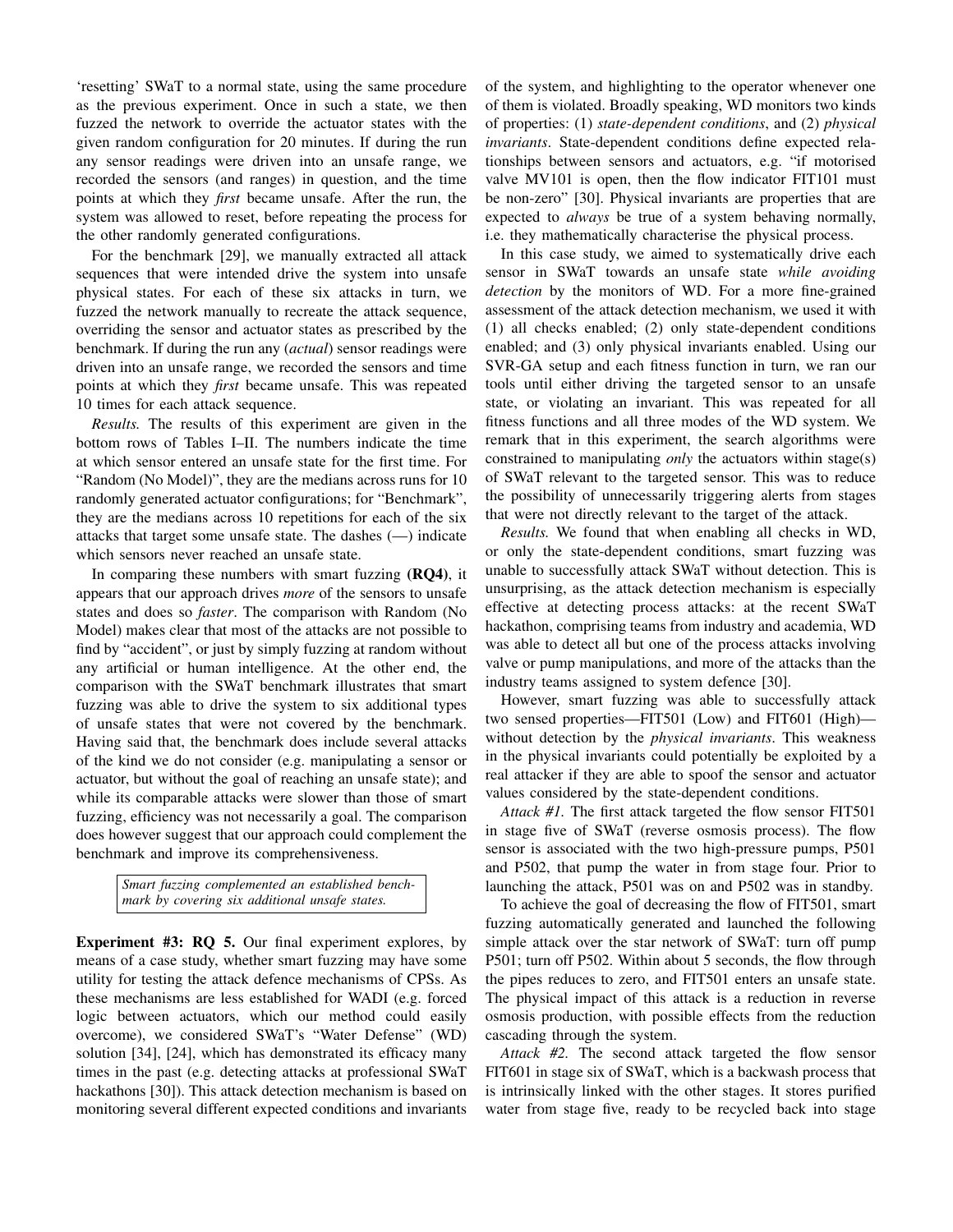one; it also stores rejected water from stage five, ready to be pumped to clean the ultra filtration of stage three.

To achieve the goal of increasing the value of FIT601, smart fuzzing automatically generated and launched the following attack over the star network of SWaT: open the motorised valves MV301, MV302, MV303, MV304; turn on the pumps P601 and P602; and ensure P301 and P302 are in the same state. This actuator configuration increases the flow of FIT601 beyond acceptable levels from the moment the valves are opened. At this stage, there are further physical consequences of the attack, depending on whether smart fuzzing chose to turn both P301 and P302 off or left them both on. In the former case, ultra filtration is stopped completely, but water continues to arrive from the backwash, leading to a reduction of output for the process. In the latter case, ultra filtration is still operating, but the increase in flow from the backwash stage leads to the pressure increasing beyond the normal operating values. From running the fuzzer through to reaching the unsafe state, the attack takes approximately 15-20 seconds.

> *Smart fuzzing discovered two attacks that evaded detection by the physical invariant monitors of the established "Water Defense" mechanism for SWaT.*

## *C. Threats to Validity*

Finally, we remark on some threats to the validity of our evaluation. First, our approach was implemented for CPS *testbeds*: while they are real, fully operational plants based on the designs of industrial ones, they are still smaller, and our results may therefore not scale-up (this is difficult to test due to the confidentiality surrounding plants in cities). Second, the initial states of the testbeds were not controlled, other than to be within their normal ranges, meaning that our performance results may vary slightly. Finally, for testing CPS attack detection mechanisms, we only studied an *invariantbased* solution, meaning that our conclusions may not hold for other types of defences (to be addressed in future work).

# V. RELATED WORK

In this section, we highlight a selection of the literature that is particularly relevant to some of the main themes of this paper: constructing attacks, fuzzing, and assessing robustness. We remark that related works on *attack defence mechanisms* are discussed earlier in the paper in Section I, with some mechanisms specific to SWaT/WADI discussed in Section II.

A number of papers have considered the systematic *construction* or *synthesis* of attacks for CPSs in order to test (or demonstrate flaws in) some specific attack detection mechanisms. Liu et al. [50], for example, target electric power grids, which are typically monitored based on state estimation, and demonstrate a new class of data injection attacks that can introduce arbitrary errors into certain state variables and evade detection. Huang et al. [51] also target power grids, presenting an algorithm that synthesises attacks that are able to evade detection by conventional monitors. The algorithm, based on ideas from hybrid systems verification and sensitivity analysis, covers both discrete and continuous aspects of the system. Urbina et al. [52] evaluate several attack detection mechanisms in a comprehensive review, concluding that many of them are not limiting the impact of stealthy attacks (i.e. from attackers who have knowledge about the system's defences), and suggest ways of mitigating this. Sugumar and Mathur [53] address the problem of assessing attack detection mechanisms based on process invariants: their tool simulates their behaviour when subjected to single stage single point attacks, but must first be provided with some formal timed automata models.

Cárdenas et al. [54] propose a general framework for assessing attack detection mechanisms, but in contrast to the previous works, focus on the business cases between different solutions. For example, they consider the cost-benefit tradeoffs and attack threats associated with different methods, e.g. centralised vs. distributed.

*Fuzzing* has been a popular research topic in security and software engineering for many years, but the goals of previous works tend to differ from ours, which is a general approach/tool for discovering CPS network attacks. Fuzzing has previously been applied to CPS models, but for the goal of *testing* them, rather than finding attacks. CyFuzz [55] is one such tool, which offers support for testing Simulink models of CPSs. American fuzzy lop [37] targets programs, and uses GAs to increase the code coverage of tests and find more bugs. Cha et al. [36] also target software, using white-box symbolic analysis on execution traces to maximise the bugs it finds in programs. A number of works (e.g. [56]) have targeted the fuzzing of network protocols in order to test their intrusion detection systems. In contrast, our work starts from the assumption that an attacker has *already compromised* the network, and uses ML-guided fuzzing to find the different ways that such an attacker might drive the system to an unsafe state. The attacks that it uncovers then form test suites for attack detection mechanisms.

There are more *formal* approaches that could be used to analyse a CPS and construct a benchmark of different attacks. However, these typically require a *formal specification*, which, if available in the first place, may be too simple to capture all the complexities in the physical processes of full-fledged CPSs. Kang et al. [57], for example, construct a discretised first-order model of SWaT's first three stages in Alloy, and analyse it with respect to some safety properties. However, the work uses very simple abstractions of the physical processes, and only partially models the system (we consider *all* of it without the need for any formal model). Castellanos et al. [58] automatically extract models from PLC programs that highlight the interactions among different internal entities of a CPS, and propose reachability algorithms for analysing the dependencies between control programs and physical processes. McLaughlin et al. [59] describe a trusted computing base for verifying safety-critical code on PLCs, with safety violations reported to operators when found. Etigowni et al. [60] define a CPS control solution for securing power grids, focusing on information flow analyses based on (potentially verifiable) policy logic and symbolic execution. Beyond these examples, if a CPS can be modelled as a hybrid system, there are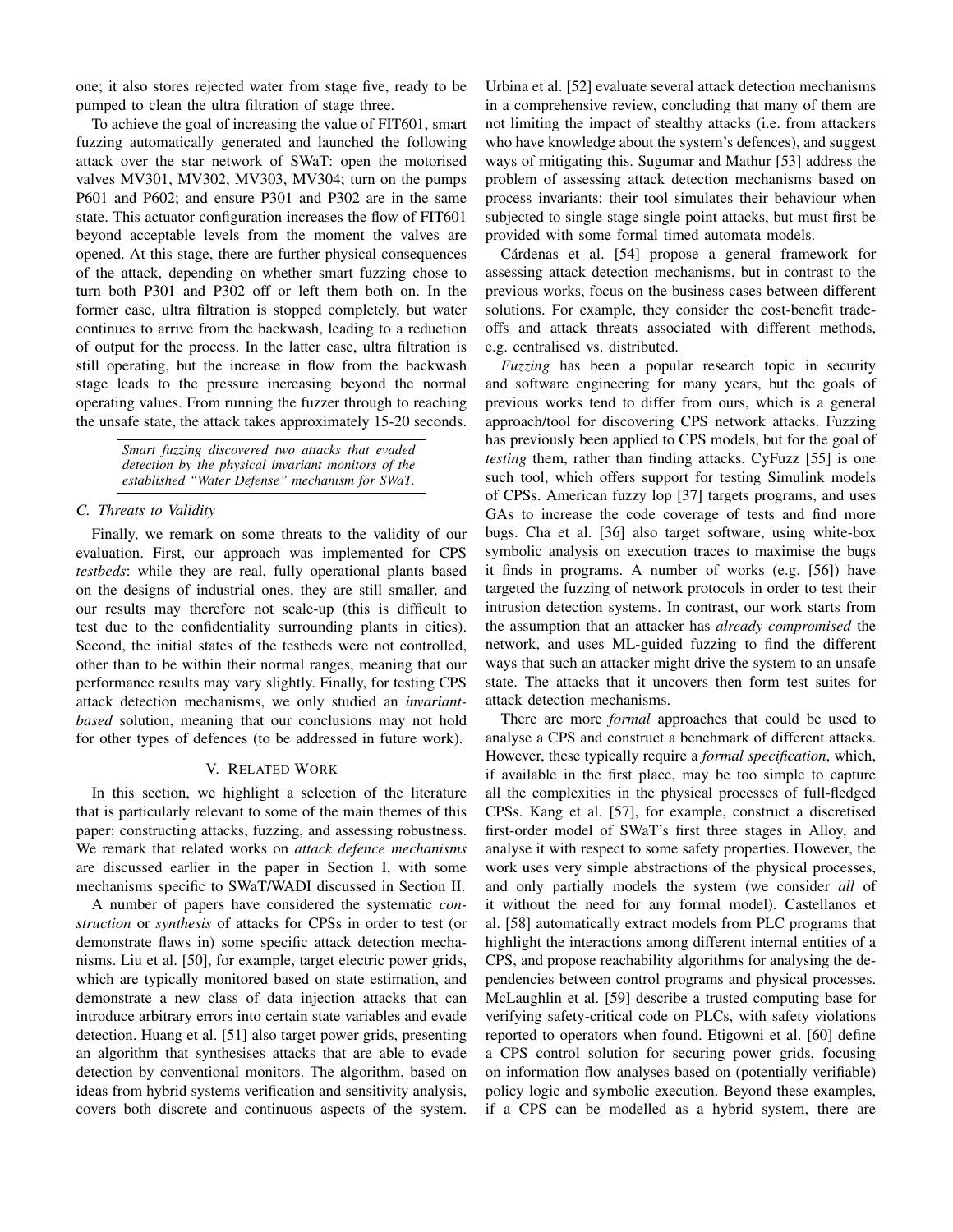several formal methods that can be applied to it, including model checking [61], [62], SMT solving [63], non-standard analysis [64], process calculi [65], concolic testing [66], and theorem proving [67]. Defining a formal model that accurately characterises enough of the physical process and its interactions with the PLCs is, however, the *hardest* part. Smart fuzzing in contrast can achieve results on real-world CPSs without the need for specifying a model at all: it learns one implicitly and automatically from the data logs.

#### ACKNOWLEDGEMENTS

We are grateful to the anonymous referees for their feedback on drafts of this paper, as well as to Venkata Reddy for his technical assistance with the WADI testbed. This work was supported in part by the National Research Foundation (NRF), Prime Minister's Office, Singapore, under its National Cybersecurity R&D Programme (Award No. NRF2014NCR-NCR001-040) and administered by the National Cybersecurity R&D Directorate. Zhang was supported by Alibaba-Zhejiang University Joint Institute of Frontier Technologies, by Zhejiang Key R&D Plan (Grant No. 2019C03133), and by a Major Scientific Research Project of Zhejiang Lab (Grant No. 2018FD0ZX01). Corresponding authors Poskitt, Sun, and Zhang may be contacted with queries regarding this paper.

#### **REFERENCES**

- [1] US National Science Foundation, "Cyber-physical systems (CPS)," https://www.nsf.gov/publications/pub\_summ.jsp?ods\_key=nsf18538& org=NSF, 2018, document number: nsf18538.
- [2] R. Rajkumar, I. Lee, L. Sha, and J. A. Stankovic, "Cyber-physical systems: the next computing revolution," in *Proc. Design Automation Conference (DAC 2010)*. ACM, 2010, pp. 731–736.
- [3] J. Leyden, "Water treatment plant hacked, chemical mix changed for tap supplies," *The Register*, 2016, acc.: September 2019. [Online]. Available: https://www.theregister.co.uk/2016/03/24/water\_utility\_hacked/
- [4] ICS-CERT Alert, "Cyber-attack against Ukrainian critical infrastructure," https://ics-cert.us-cert.gov/alerts/IR-ALERT-H-16-056-01, 2016, document number: IR-ALERT-H-16-056-01.
- [5] L. Cheng, K. Tian, and D. D. Yao, "Orpheus: Enforcing cyber-physical execution semantics to defend against data-oriented attacks," in *Proc. Annual Computer Security Applications Conference (ACSAC 2017)*. ACM, 2017, pp. 315–326.
- [6] Y. Harada, Y. Yamagata, O. Mizuno, and E. Choi, "Log-based anomaly detection of CPS using a statistical method," in *Proc. International Workshop on Empirical Software Engineering in Practice (IWESEP 2017)*. IEEE, 2017, pp. 1–6.
- [7] J. Inoue, Y. Yamagata, Y. Chen, C. M. Poskitt, and J. Sun, "Anomaly detection for a water treatment system using unsupervised machine learning," in *Proc. IEEE International Conference on Data Mining Workshops (ICDMW 2017): Data Mining for Cyberphysical and Industrial Systems (DMCIS 2017)*. IEEE, 2017, pp. 1058–1065.
- [8] F. Pasqualetti, F. Dorfler, and F. Bullo, "Cyber-physical attacks in power networks: Models, fundamental limitations and monitor design," in *Proc. IEEE Conference on Decision and Control and European Control Conference (CDC-ECC 2011)*. IEEE, 2011, pp. 2195–2201.
- [9] E. Aggarwal, M. Karimibiuki, K. Pattabiraman, and A. Ivanov, "CORGIDS: A correlation-based generic intrusion detection system," in *Proc. Workshop on Cyber-Physical Systems Security and PrivaCy (CPS-SPC 2018)*. ACM, 2018, pp. 24–35.
- [10] W. Aoudi, M. Iturbe, and M. Almgren, "Truth will out: Departure-based process-level detection of stealthy attacks on control systems," in *Proc. ACM SIGSAC Conference on Computer and Communications Security (CCS 2018)*. ACM, 2018, pp. 817–831.
- [11] Z. He, A. Raghavan, S. M. Chai, and R. B. Lee, "Detecting zeroday controller hijacking attacks on the power-grid with enhanced deep learning," *CoRR*, vol. abs/1806.06496, 2018.
- [12] M. Kravchik and A. Shabtai, "Detecting cyber attacks in industrial control systems using convolutional neural networks," in *Proc. Workshop on Cyber-Physical Systems Security and PrivaCy (CPS-SPC 2018)*. ACM, 2018, pp. 72–83.
- [13] Q. Lin, S. Adepu, S. Verwer, and A. Mathur, "TABOR: A graphical model-based approach for anomaly detection in industrial control systems," in *Proc. Asia Conference on Computer and Communications Security (AsiaCCS 2018)*. ACM, 2018, pp. 525–536.
- [14] V. Narayanan and R. B. Bobba, "Learning based anomaly detection for industrial arm applications," in *Proc. Workshop on Cyber-Physical Systems Security and PrivaCy (CPS-SPC 2018)*. ACM, 2018, pp. 13– 23.
- [15] P. Schneider and K. Böttinger, "High-performance unsupervised anomaly detection for cyber-physical system networks," in *Proc. Workshop on Cyber-Physical Systems Security and PrivaCy (CPS-SPC 2018)*. ACM, 2018, pp. 1–12.
- [16] C. M. Ahmed, M. Ochoa, J. Zhou, A. P. Mathur, R. Qadeer, C. Murguia, and J. Ruths, "*NoisePrint*: Attack detection using sensor and process noise fingerprint in cyber physical systems," in *Proc. Asia Conference on Computer and Communications Security (AsiaCCS 2018)*. ACM, 2018, pp. 483–497.
- [17] C. M. Ahmed, J. Zhou, and A. P. Mathur, "Noise matters: Using sensor and process noise fingerprint to detect stealthy cyber attacks and authenticate sensors in CPS," in *Proc. Annual Computer Security Applications Conference (ACSAC 2018)*. ACM, 2018, pp. 566–581.
- [18] Q. Gu, D. Formby, S. Ji, H. Cam, and R. A. Beyah, "Fingerprinting for cyber-physical system security: Device physics matters too," *IEEE Security & Privacy*, vol. 16, no. 5, pp. 49–59, 2018.
- [19] M. Kneib and C. Huth, "Scission: Signal characteristic-based sender identification and intrusion detection in automotive networks," in *Proc. ACM SIGSAC Conference on Computer and Communications Security (CCS 2018)*. ACM, 2018, pp. 787–800.
- [20] A. A. Cárdenas, S. Amin, Z. Lin, Y. Huang, C. Huang, and S. Sastry, "Attacks against process control systems: risk assessment, detection, and response," in *Proc. ACM Symposium on Information, Computer and Communications Security (AsiaCCS 2011)*. ACM, 2011, pp. 355–366.
- [21] S. Adepu and A. Mathur, "Using process invariants to detect cyber attacks on a water treatment system," in *Proc. International Conference on ICT Systems Security and Privacy Protection (SEC 2016)*, ser. IFIP AICT, vol. 471. Springer, 2016, pp. 91–104.
- [22] ——, "Distributed detection of single-stage multipoint cyber attacks in a water treatment plant," in *Proc. ACM Asia Conference on Computer and Communications Security (AsiaCCS 2016)*. ACM, 2016, pp. 449–460.
- [23] Y. Chen, C. M. Poskitt, and J. Sun, "Towards learning and verifying invariants of cyber-physical systems by code mutation," in *Proc. International Symposium on Formal Methods (FM 2016)*, ser. LNCS, vol. 9995. Springer, 2016, pp. 155–163.
- [24] S. Adepu and A. Mathur, "Distributed attack detection in a water treatment plant: Method and case study," *IEEE Transactions on Dependable and Secure Computing*, 2018.
- [25] Y. Chen, C. M. Poskitt, and J. Sun, "Learning from mutants: Using code mutation to learn and monitor invariants of a cyber-physical system," in *Proc. IEEE Symposium on Security and Privacy (S&P 2018)*. IEEE Computer Society, 2018, pp. 648–660.
- [26] H. Choi, W. Lee, Y. Aafer, F. Fei, Z. Tu, X. Zhang, D. Xu, and X. Xinyan, "Detecting attacks against robotic vehicles: A control invariant approach," in *Proc. ACM SIGSAC Conference on Computer and Communications Security (CCS 2018)*. ACM, 2018, pp. 801–816.
- [27] J. Giraldo, D. I. Urbina, A. Cardenas, J. Valente, M. A. Faisal, J. Ruths, N. O. Tippenhauer, H. Sandberg, and R. Candell, "A survey of physicsbased attack detection in cyber-physical systems," *ACM Computing Surveys*, vol. 51, no. 4, pp. 76:1–76:36, 2018.
- [28] "iTrust Labs: Datasets," https://itrust.sutd.edu.sg/itrust-labs\_datasets/, 2019, accessed: September 2019.
- [29] J. Goh, S. Adepu, K. N. Junejo, and A. Mathur, "A dataset to support research in the design of secure water treatment systems," in *Proc. International Conference on Critical Information Infrastructures Security (CRITIS 2016)*, 2016.
- [30] S. Adepu and A. Mathur, "Assessing the effectiveness of attack detection at a hackfest on industrial control systems," *IEEE Transactions on Sustainable Computing*, 2018.
- [31] D. E. Goldberg, *Genetic Algorithms in Search, Optimization and Machine Learning*. Addison-Wesley, 1989.